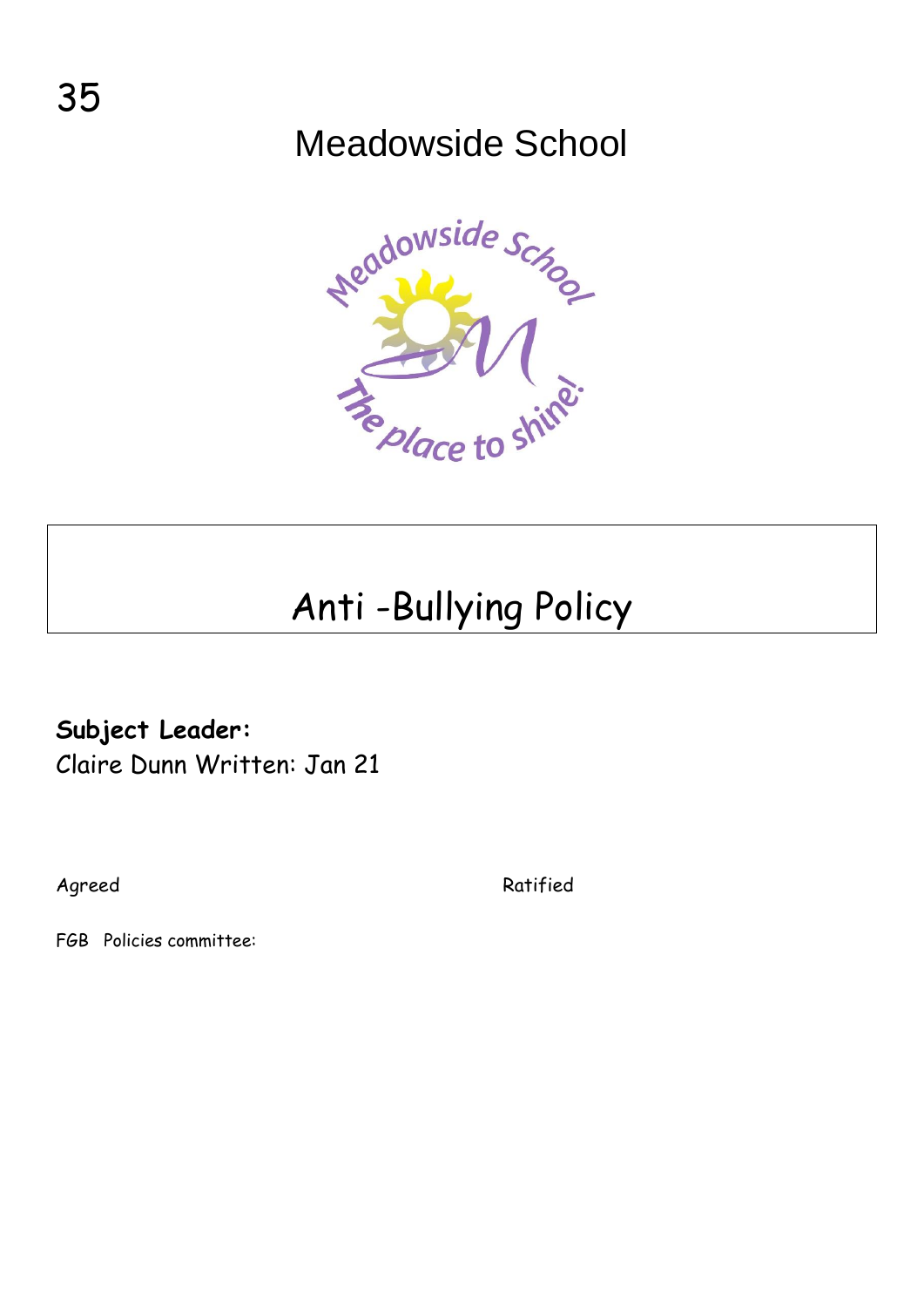**Covid-19**- From March 2020 this policy has been, and continues to be applied in the context of the Covid-19 pandemic. Safeguarding children has never been more important, or more challenging and it is important to accept that whilst opportunities for face to face bullying have reduced, home learning is encouraging more pupils online, making cyber bullying more likely. It is necessary for staff to be aware of this.

#### **Equality Statement**

This policy reflects the Equality Act (2010). The basic principle behind the Act is that it is unlawful to discriminate against a person because of his/her:

- **Disability**
- Age
- Gender
- Race
- Sexual Orientation
- Religion or Belief
- Pregnancy or new motherhood
- Marriage/civil partnership
- Trans-sexuality

This school is committed to the Equality Agenda and we aim to achieve equality of opportunity by removing direct and indirect discrimination wherever it exists.

At Meadowside, we will ensure that people with disabilities have the same opportunities as non-disabled people. We will not treat a pupil/staff member with a disability less favourably than others because of the nature of his/her disability. We will make all reasonable adjustments to ensure that a pupil or member of staff with disabilities is not placed at a disadvantage because of his/her disability.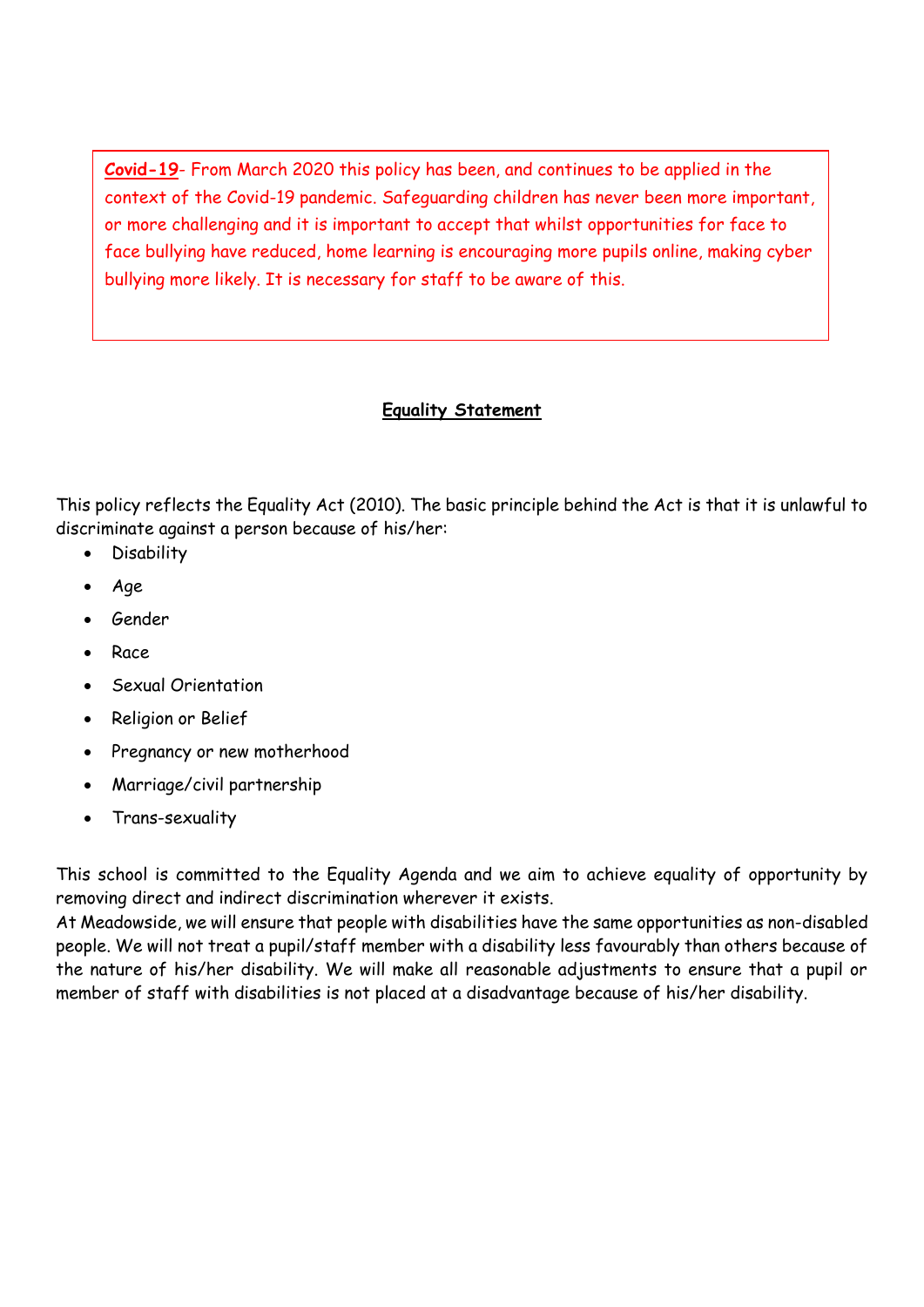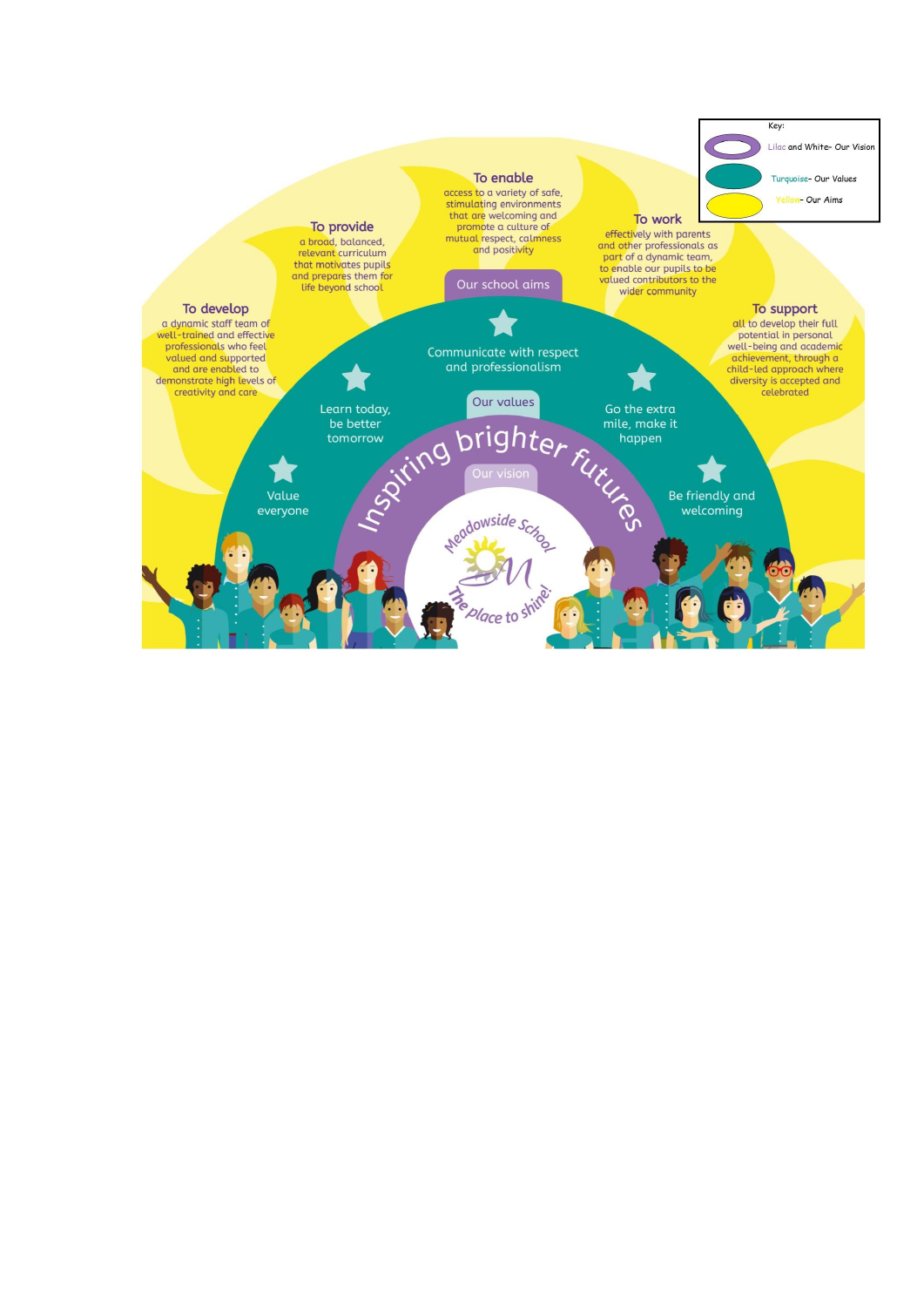# . Inspire every pupil & their family to achieve a brighter future **Inspiring Brighter Futures** Our Vision for Meadowside School is: Working collaboratively within our community. - Enable each pupil to shine every day & . A model of best educational practice, Our Vision for Meadowside School is to: . Developing cultural capital & is chace to sixe. Department of Cross By Being: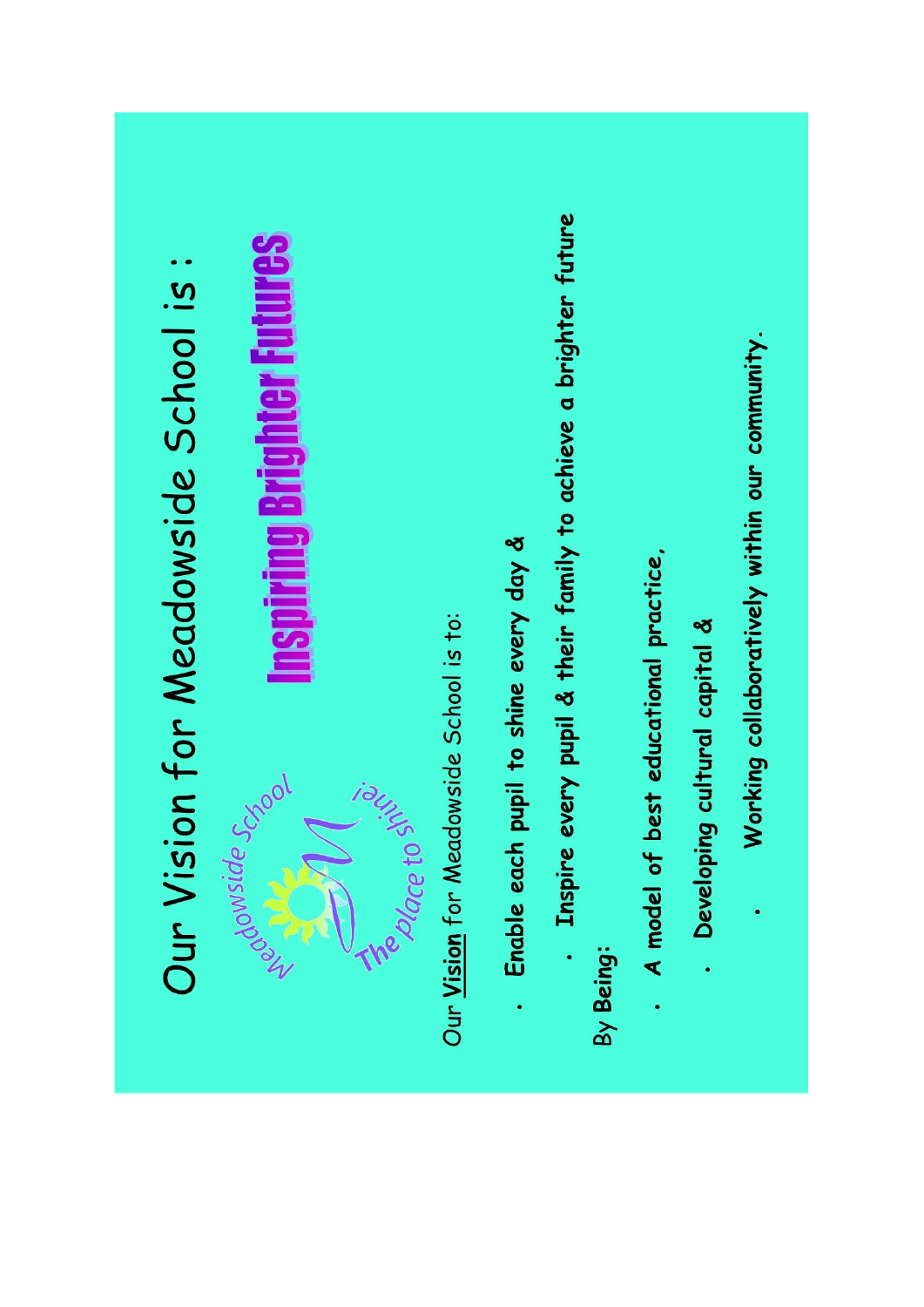#### **Rationale/INTENT:**

Bullying, especially if left unaddressed, can have a devastating effect on individuals. It can be a barrier to their learning and have serious consequences for their mental health. Bullying which takes place at school does not only affect an individual during childhood but can have a lasting effect on their lives well into adulthood. By effectively preventing and tackling bullying, schools can help to create safe, disciplined environments where pupils are able to learn and fulfil their potential. *Preventing and Tackling Bullying DfE 2017*

It is a statutory requirement that all schools have an Anti-bullying Policy to help to minimise and prevent all forms of bullying amongst pupils. Challenging bullying effectively will improve the safety and happiness of pupils, show that the school cares and make it clear to bullies that the behaviour is unacceptable. This policy should be implemented alongside the guidance in the 2020 DfE document, '*Keeping Children Safe in Education'*.

Staff and School Council at Meadowside School have met to draw up and agree on a definition of bullying. Bullying has been defined as any negative or harmful behaviour which happens 'several times on purpose', or 'STOP'. A pupil friendly copy of this policy is also available. Pupil friendly versions of the Anti-Bullying Policy are available on the school website and in every classroom, and are kept in the student council folder.

#### **Principles/ INTENDED LEARNING OUTCOMES:**

In line with the outcomes for 'Every Child Matters', pupils have a right to be healthy and safe in school and to enjoy attending. They are also expected and encouraged to make a positive contribution to their own and others school life.

Meadowside School believes that bullying/oppressive/upsetting behaviours should not be tolerated and should be dealt with according to the Behaviour and Anti-Bullying policies.

Meadowside School recognises that there will be occasions when pupils are involved in bullying, or when parents/carers other adults perceive an incident/s to be bullying related.

It is also recognised that the variety of complex needs of our pupils can make behaviour/bullying issues more complex to deal with. In recognition of this fact Meadowside has highly trained and innovative staff who select from a variety of approaches in response to these issues, in order that the behaviour/incident can be dealt with in the most appropriate manner for those involved with the aim of preventing further occurrences.

All allegations of bullying will be logged and fully investigated. Although the expectation that the undesired behaviour stops will be clearly communicated, a 'no blame approach' will be applied in the initial fact finding stage; following on from this the most appropriate strategies will be employed to reduce further incidents. The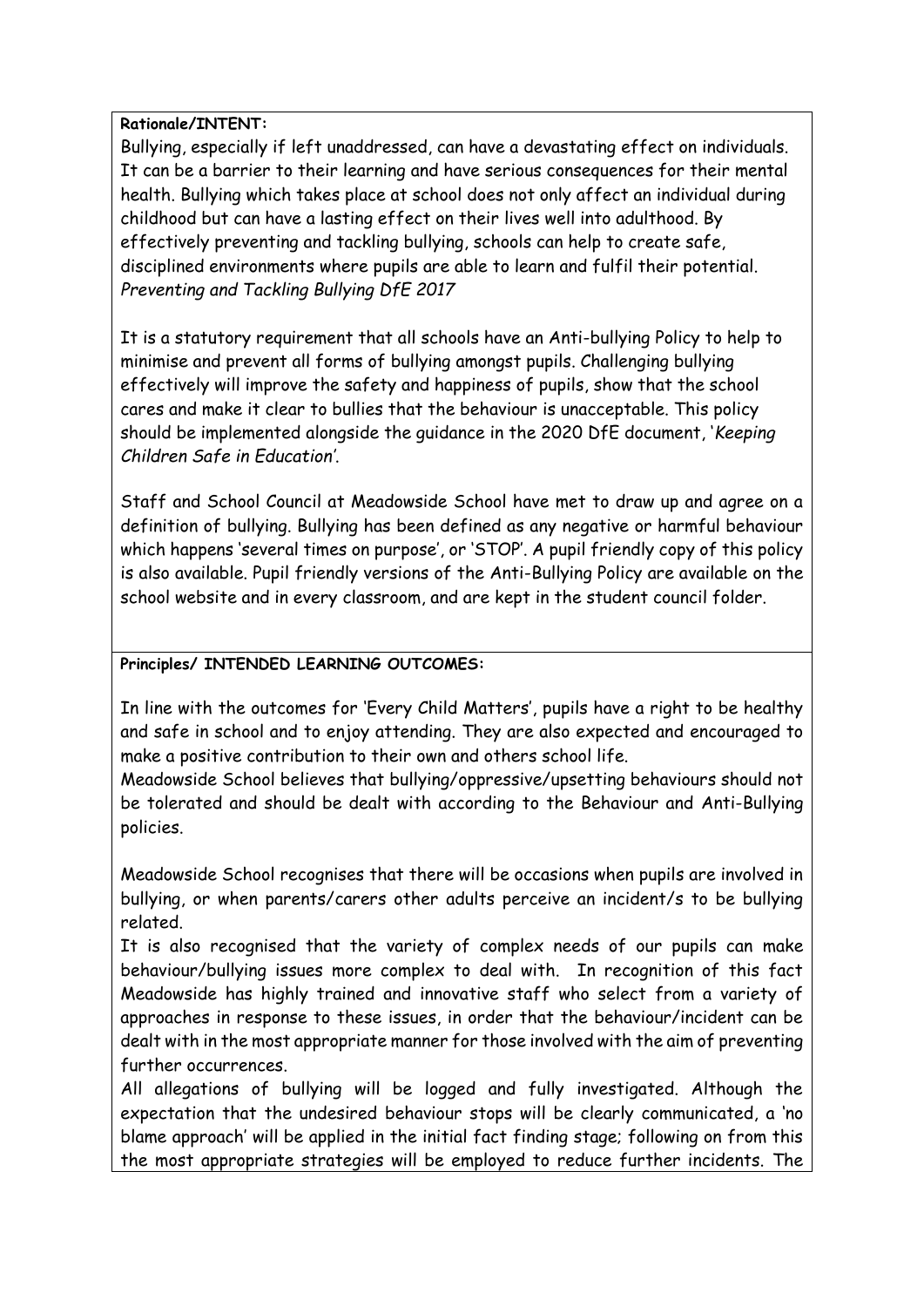pastoral staff, with support from the Learning Mentor, Assistant Head and, where appropriate, other agencies, are able to deliver this intensive support for pupils, and to decide on the most appropriate approach, with regard to the pupils learning difficulties.

The Anti-Bullying policy is closely linked to and runs alongside the Behaviour policy.

Staff are regularly updated/trained and accredited in how to use safe handling and de-escalation techniques to support pupils. (Team Teach) Where bullying is concerned it is likely that the 95% de-escalation strategies will be most effective.

#### 2.1 Definition of Bullying

Meadowside School believes that bullying is any repeated act where the alleged perpetrator deliberately intends to cause emotional upset or physical harm. Learners and staff are familiar with, and refer to the acronym 'STOP', indicating 'several times on purpose'.

The complex learning difficulties involved can sometimes mean that staff/parents /carers have a supportive role to play in ensuring that the pupil/s are able to develop an understanding of how their behaviour affects others and to modify it accordingly. Because of the complexities of Autism in particular, each case of alleged bullying will be examined and dealt with individually and may, for some pupils require a long period of support for them to understand that their behaviour can have a negative effect on others. The expectation is that the behaviour does not continue whilst the learning is happening.

#### **IMPLEMENTATION:**

At Meadowside School, appropriate positive behaviour is promoted at all times. The school ethos promotes a caring and supportive environment, which is well established, and builds on pupils' confidence and supports the development of positive relationships.

PSHE, Careers and Citizenship lessons promote and encourage positive behaviour and provide opportunities to practice/role play a variety of behaviours. Pupils are taught to understand that there are many different demands on them regarding behaviour and that different situations demand different things. They are encouraged to ensure their behaviour matches the occasion they find themselves in and to work alongside staff to develop and implement strategies which can help them to manage themselves in situations they may find challenging. In addition to the teaching of positive selfmanagement strategies and the high expectations that school has for behaviour, pupils are encouraged to see the perspective of others and maintain a high level of self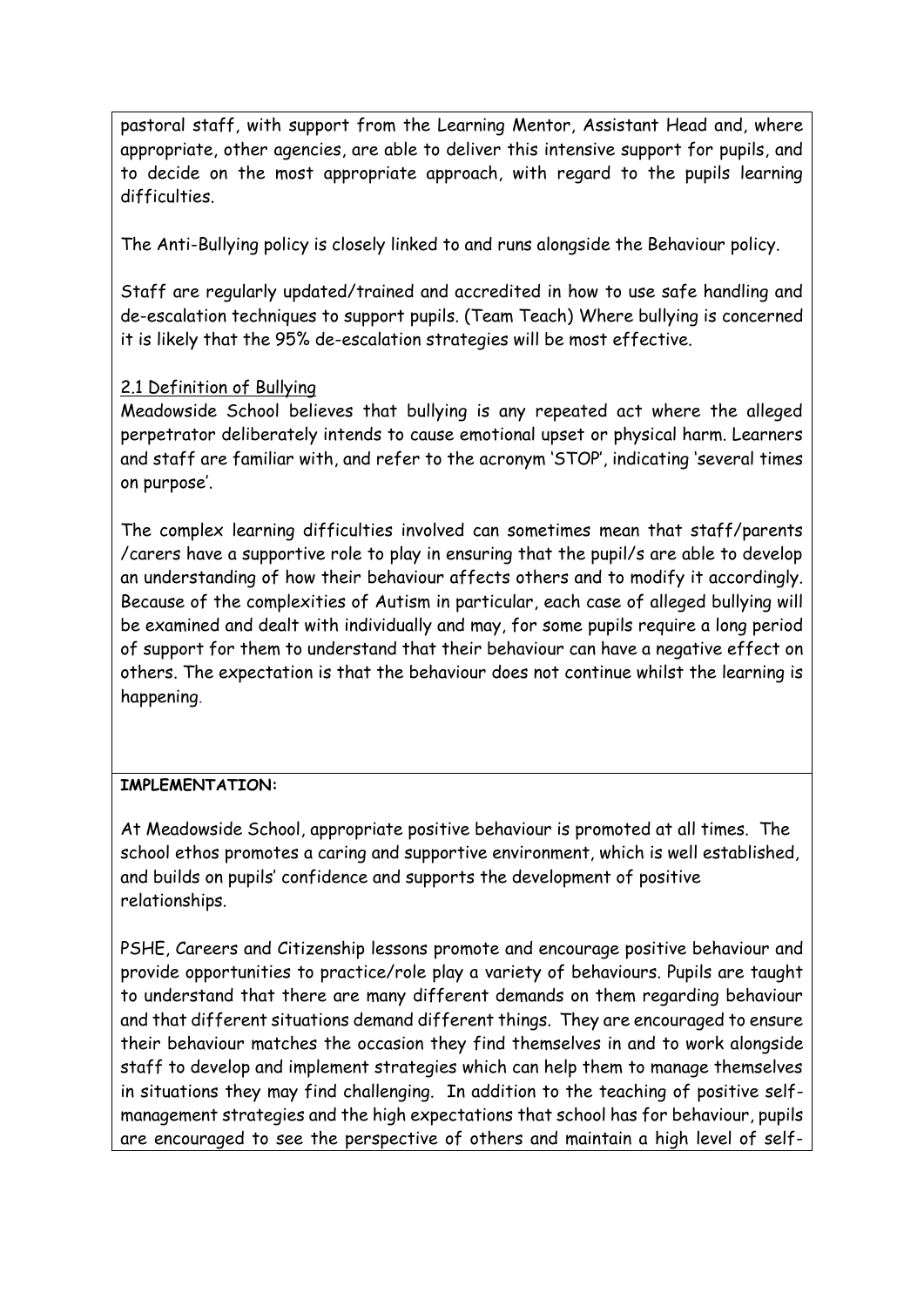esteem. This approach helps to limit the impact of bullying on victims. Pupils are taught about eSafety through Computing lessons where cyber bullying is

In Autumn 2019 pupils, parents and staff were consulted on the school rules and a simple but effective set of rules were agreed. They are:

**Be Here**- this relates to having good attendance, going to timetabled lessons and being punctual.

**Behave**- this covers all elements of appropriate conduct including actions and attitudes towards others, appropriate use of social media and the internet, and general housekeeping.

**Be Ready to Learn**- this refers to being prepared for lessons, not only by bringing the correct resources/kit, but also by being focused, being correctly medicated, wearing school uniform, and addressing and/or prioritising problems.

Educational visits provide pupils with a variety of public situations where demands are placed on their behaviour and they have the opportunity to apply strategies in real life. Pupils are taught through PSHE and Citizenship lessons to understand the basic interpretation of bullying as being something that is done **'Several Times On Purpose' (STOP).** This assists pupils to determine whether the act was a one off or an accident, or whether it was intentional behaviour. Pupils are taught to understand that any **'STOP'** behaviour towards others may be seen as bullying and will be responded to as such.

National anti-bullying events are incorporated into lessons and acknowledged by whole school events such as assemblies. Pupils have the opportunity to learn about different types of bullying to help them to recognise if **they** experience or **witness** these incidents and how to respond to such incidents, as well as who they can report to. These lessons include reference to incidents of bullying which may happen out of school as well as in school. In addition to 'Anti- Bullying Week', PSHE and Citizenship, learners will experience ad hoc anti-bullying assemblies, workshops and other incidental opportunities which may address specific and non-specific issues.

**Meadowside School takes allegations of bullying seriously and welcomes information regarding bullying or perceived bullying from all members of the school community. Once an incident of behaviour has been observed or reported, staff record it on School Pod. This allows us to build up a picture of behaviour and helps to establish whether the behaviours fall into the 'STOP' category. School staff work with young people and their families in order to provide reassurance that this behaviour is being monitored and addressed.**

Staff at Meadowside School are aware of the issues relating to child on child sexual harassment and sexual abuse. In the first instance, staff with these concerns raise them with the DSL, following on from that the school follows the principles and procedures laid out in the DfE document '*Keeping Children Safe in Education*' 2021, when it comes to addressing these issues.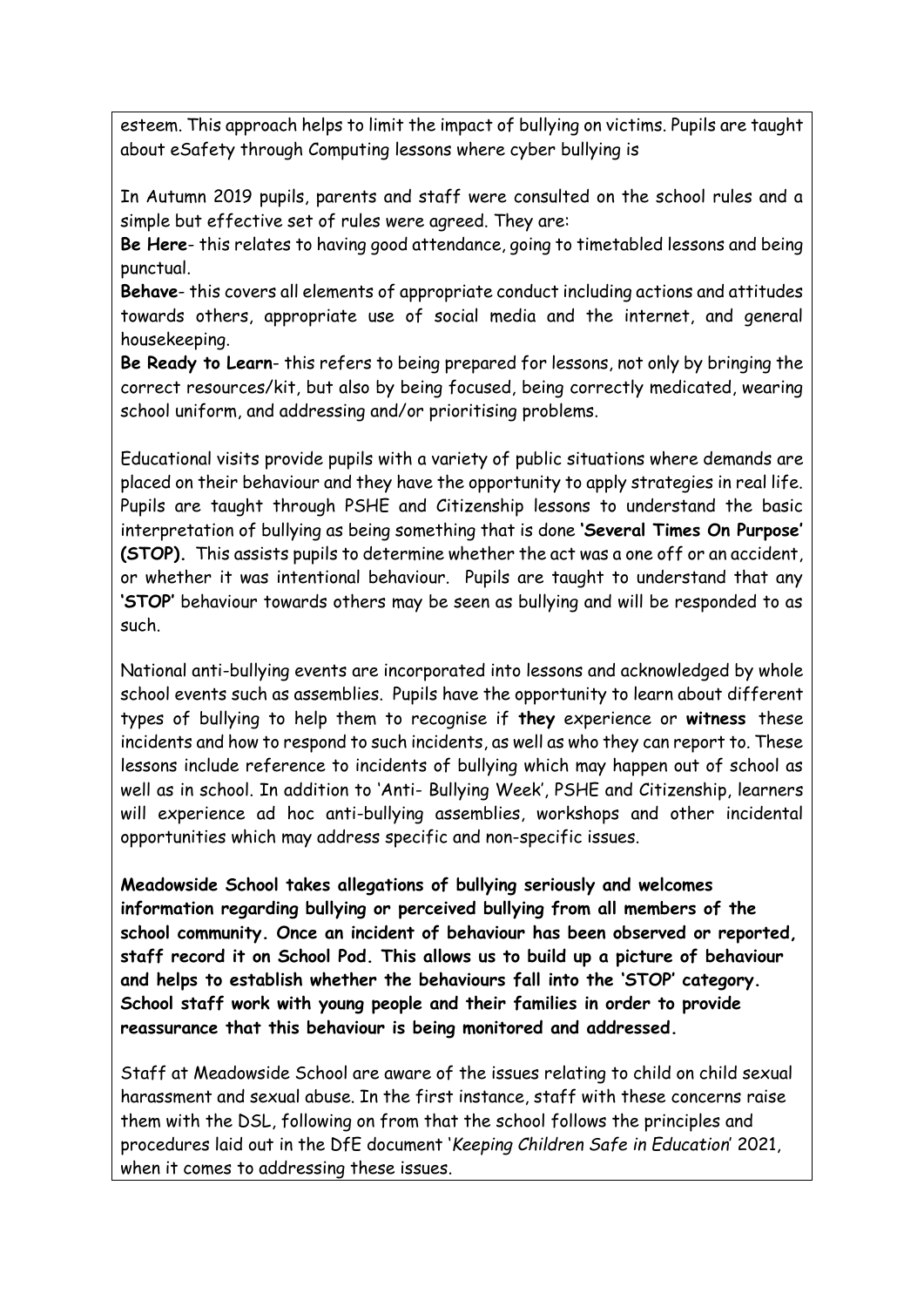As part of their safeguarding training, staff are made aware of the indicators of child criminal and sexual exploitation, and what the procedures are for addressing these issues as they arise.

Where incidents of bullying are drawn to the attention of, or identified by school staff, there are a wide range of interventions available to support both the bully, with the aim of preventing further incidents, and the victim, to try to minimise the impact of the bullying and to empower him or her to prevent further incidents of bullying. These interventions can be employed immediately and in the longer term. Although a consistent approach and expectation are required when it comes to dealing with bullying, at Meadowside we acknowledge the diversity of needs and cognition within our pupil population and in light of this, respond to bullying incidents with the aim of preventing reoccurrence, but using methods which are best suited to the individual pupil. Although this is not an exhaustive list the interventions can include:

- Verbal reprimand
- Conversations with parents
- Reward/report/sticker charts and monitoring
- Talking, mediation, restorative justice approaches
- Confiscation of any materials which may enable further bullying e.g. mobile phones
- Confiscation of any of the 'profits' of bullying e.g. stolen money
- Engagement of specific support from external agencies which will support the bully and/or the victim
- Restrictive physical intervention (RPI), used as is reasonable, proportionate or necessary, to stop physical fighting or remove a pupil from an unsafe situation
- Reporting to the police
- Informing parents with the view to them applying sanctions or support, and monitoring for signs of bullying at home.

#### **RESOURCES:**

The PSHE and Citizenship leaders are responsible for selecting resources which support the teaching of the anti-bullying message as per the PSHE/Citizenship policies. The resources selected take into account the differing abilities and needs of pupils that attend Meadowside School.

Where appropriate the PSHE subject leader may liaise with agencies that specialise in addressing issues related to bullying.

Outside agencies support the school in delivering the anti-bullying message

#### **MONITORING:**

Middle Leaders are responsible for ensuring that planning in Computing, PHSE and Citizenship, include the anti-bullying message. Senior Leaders monitor this planning and Governors are reported to.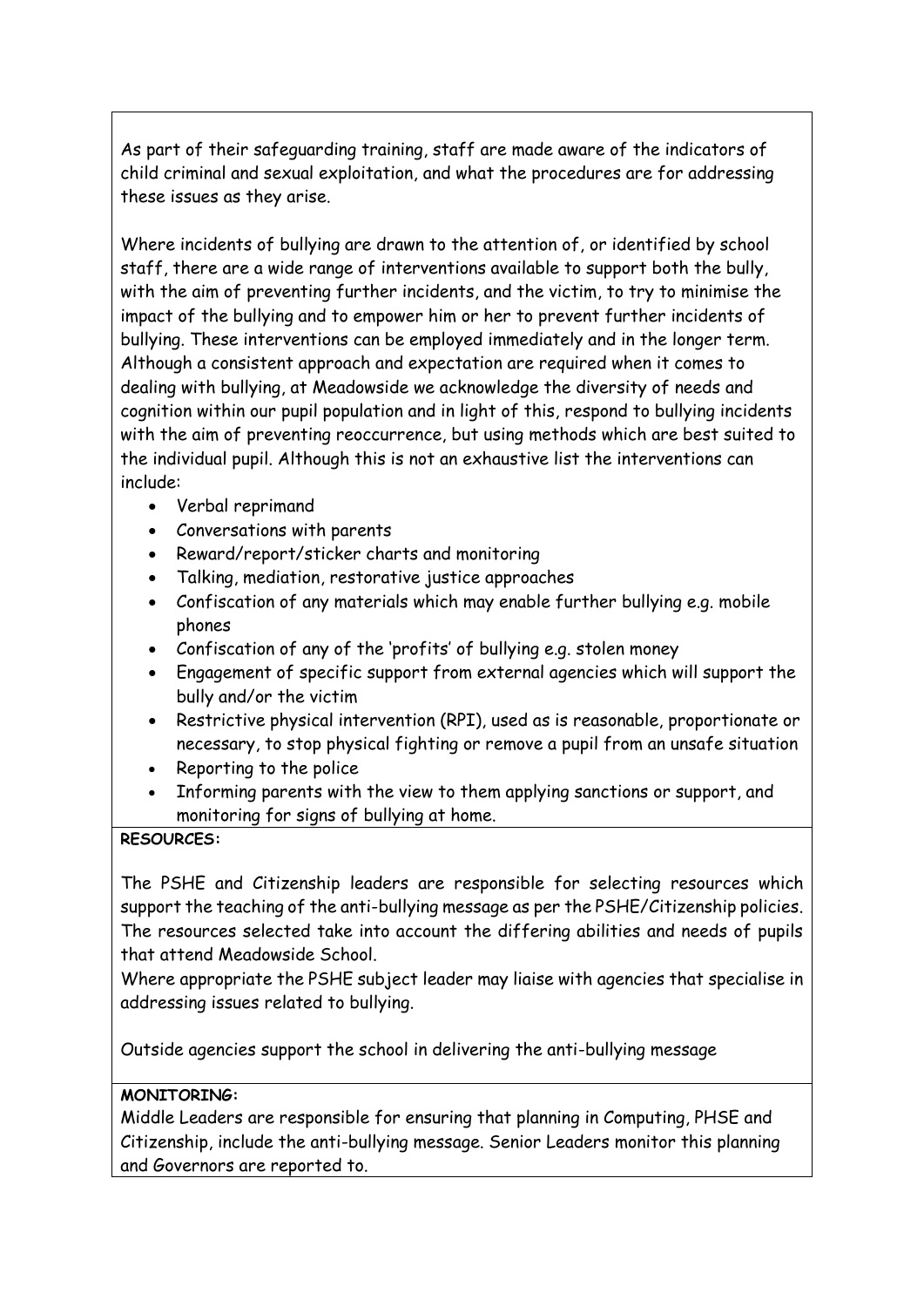All school staff should be vigilant and alert, constantly monitoring students for bullying related behaviour and following the correct procedure where evidence points to bullying taking place.

All school staff should constantly model high standards of behaviour and have high expectations for all students. Pastoral Teachers, with the support of the Behaviour Lead monitor all bullying related incidents and the effectiveness of interventions.

The Behaviour Lead will monitor the effectiveness of this Policy and report to Governors as required.

This and the child friendly Anti-Bullying Policy will be reviewed biennially.

Middle Leaders are responsible for ensuring that planning in Computing, PHSE and Citizenship, include the anti-bullying message. Senior Leaders monitor this planning and Governors are reported to.

All school staff should be vigilant and alert, constantly monitoring students for bullying related behaviour and following the correct procedure where evidence points to bullying taking place.

All school staff should constantly model high standards of behaviour and have high expectations for all students. Pastoral Teachers, with the support of the Behaviour Lead monitor all bullying related incidents and the effectiveness of interventions.

The Behaviour Lead will monitor the effectiveness of this Policy and report to Governors as required.

This and the child friendly Anti-Bullying Policy will be reviewed biennially.

#### **CONCLUSION:**

This policy has been rewritten and updated to incorporate recent relevant information and submitted to the Governing Body for Meadowside School for approval. It should be used in conjunction with the school Behaviour Policy, Pupil Friendly Anti- Bullying Policy, the eSafety Policy and the Safeguarding Policy.

Concerns regarding pupil behaviour and the strategies used to support these are a regular item on staff meeting agendas. This policy will be regularly reviewed to ensure that the practices and procedures are kept up to date and relevant for the Meadowside population.